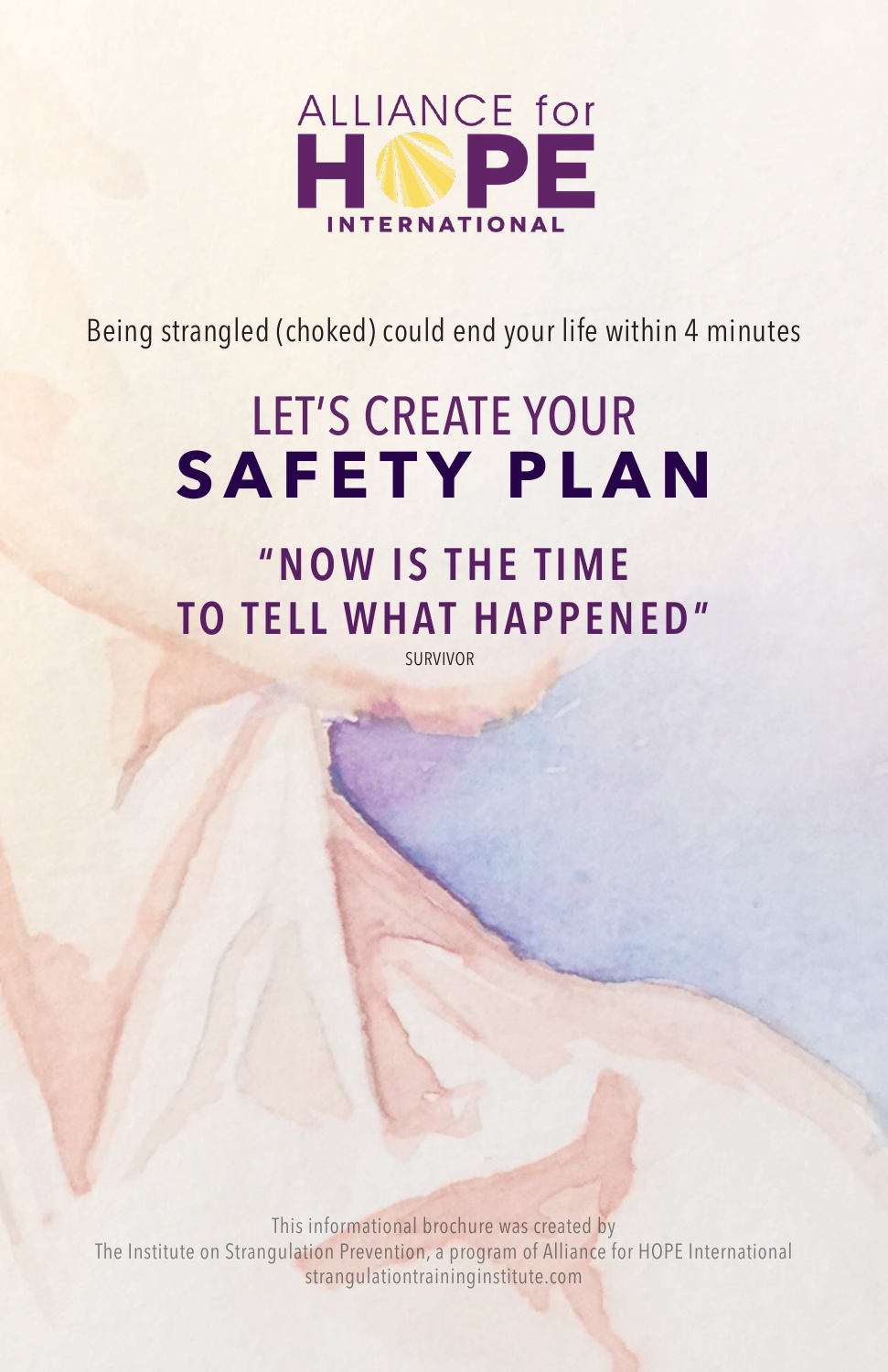#### Then domestic violence perpetrators strangle (choke) their victims, this is a crime. Strangulation can be charged as a felony assault and could be considered attempted homicide.

Strangulation is an ultimate form of power and control, where the batterer demonstrates control over the victim's next breath, having devastating psychological effects and a potentially fatal outcome.

#### **A SMALL AMOUNT OF PRESSURE AROUND THE NECK CAN RESULT IN A LOST OF CONSCIOUSNESS IN 6.8 SECONDS. DEATH CAN OCCUR WITHIN 62 SECONDS ALL THE WAY TO 152 SECONDS. TO LEARN MORE VISIT** *youtube.com/watch?v=* **i79 xdEqK8**

Victims of non-fatal strangulation are at a higher risk of being re-assaulted by their abuser/perpetrator and **750%** more likely of being killed by their abuser. If the abuser/perpetrator has access to firearms the risk of being killed increases to **1100%**.

### Safety **BEFORE** Strangulation

- Educate yourself on the seriousness of strangulation.
- If your abuser/perpetrator has threatened to strangle, choke or suffocate you in the past, take it seriously.
- If your abuser/perpetrator talks about using strangulation/choking during sex or as "play," take this seriously for the health reasons mentioned previously.
- If strangulation is imminent try to remove scarves, jewelry, loose strings or cords that could be easily used to strangle you.
- If possible, avoid rooms like the bedroom, and bathroom where the risk for suffocation by pillow or drowning may increase.
- If comfortable, learn self-defense strategies to try to stop your abuser/ perpetrator from strangling, like pressing your chin to your chest to block hands/arms from tightening and kneeing the abuser/perpetrator in the groin.
- If you can sense abuse coming, then you can try to manage it by implementing your safety plan (i.e. leave the home, tell someone you trust, ask someone to check on you, leave the room etc.)
- Remain calm and trust your judgment.
- If you have more questions connect with a victim advocate for additional support and safety planning.
- Keep this document in a safe place away from the abuser/perpetrator.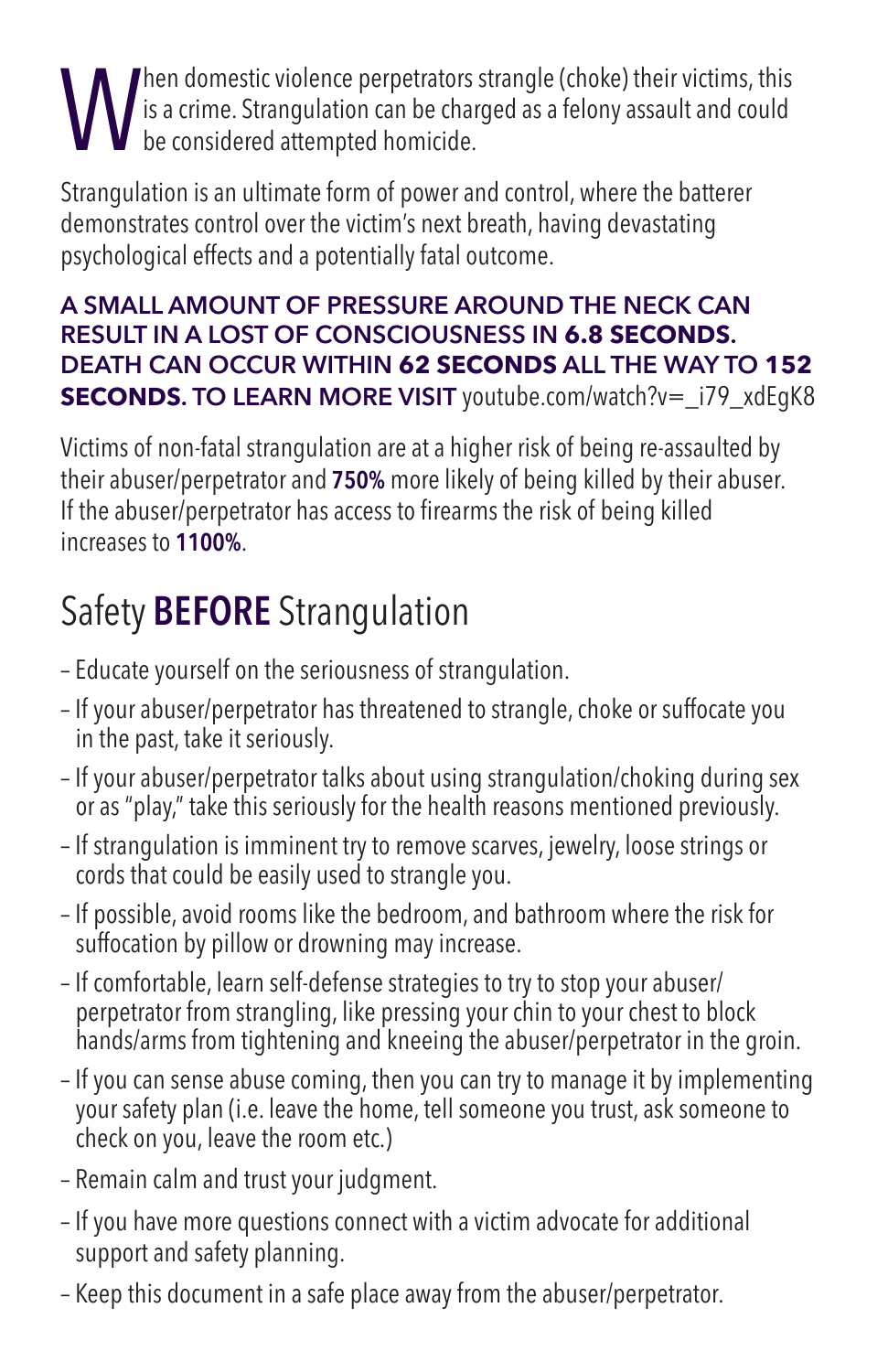## Safety **DURING** Strangulation

- Comply with abuser/perpetrator if necessary to stay alive.
- Leave if possible. Your life is at risk.
- Keep pressure off at least one side of your neck in order to keep from losing consciousness.
- If the abuser/perpetrator relaxes their hold, try to escape if you can.
- Trust your instincts, whether fighting back or not is most effective.

Often survivors are reluctant to tell anyone about the abuse.

However, **IF SOMEONE HAS STRANGLED/CHOKED YOU, OR IF ANYONE HAS EVER CAUSED YOU TO BE UNABLE TO BREATHE, YOU MUST SHARE THIS PIECE OF YOUR STORY; IT IS MOST IMPORTANT TO TELL BECAUSE IT CAN SAVE YOUR LIFE.** 

### Safety **AFTER** Strangulation

- Get away immediately, call for help, and go to a safe place.
- Seek immediate medical attention.......**IT MAY SAVE YOUR LIFE!**
- Know that you are not alone and there is **HOPE FOR A BRIGHTER FUTURE**.
- If you go to the hospital, tell the doctor/nurse you were strangled and request a CTA scan.
- Give your medical provider the Medical Assessment Card in order to get a complete medical exam.
- Do not be left alone for at least 48 to 72 hours after a strangulation assault.
- Take photos of your injuries immediately and/or few days afterwards.
- Do not be embarrassed if there was involuntary urination or defecation, as this is a symptom of strangulation.
- Do not wash your clothes (which could be evidence).
- It is important to **FULLY** explain to your medical provider everything that happened to you, and to follow up after your initial appointment.
- Follow up with an Advocate for appropriate safety planning and additional resources and support.